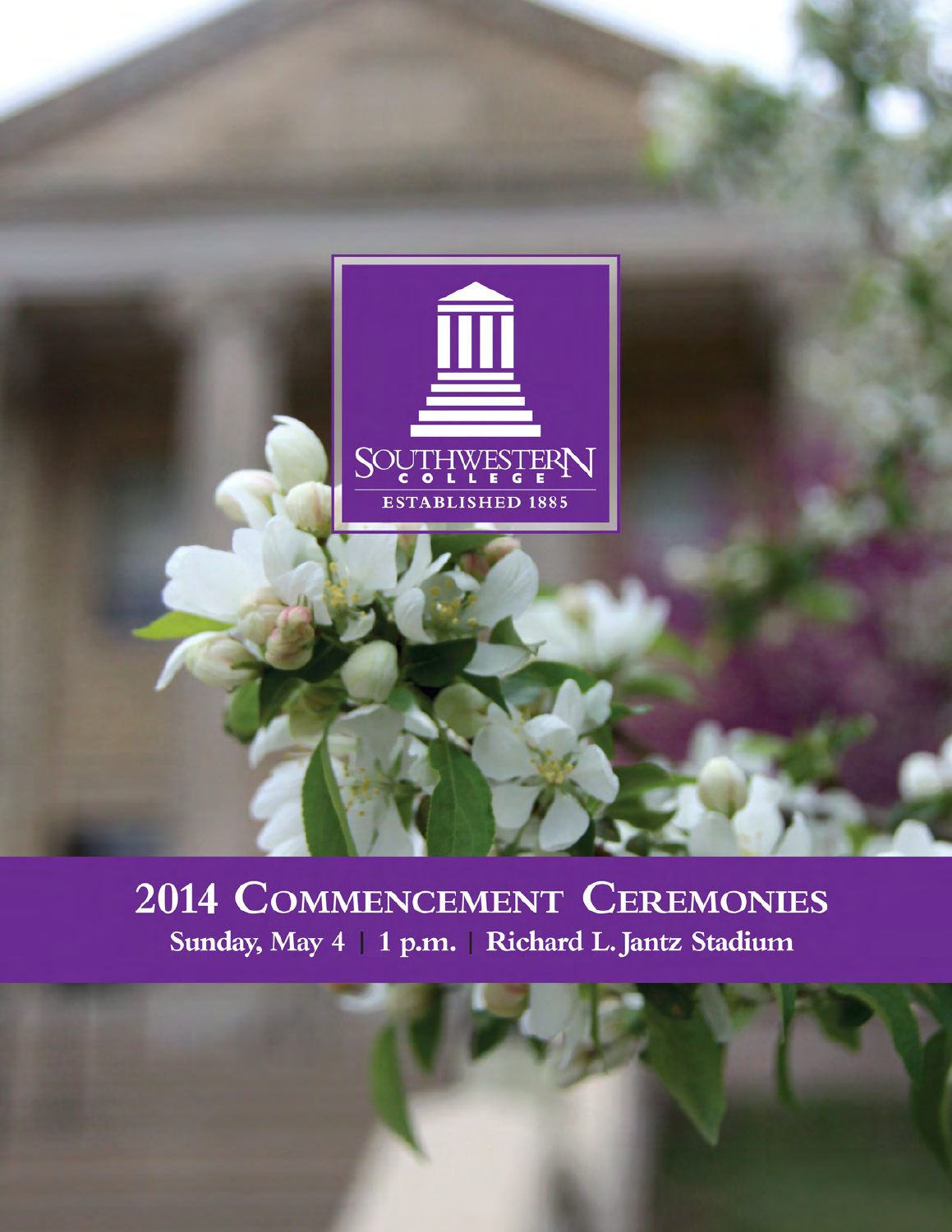# **Order of Commencement**

#### Processional

| United Methodist Exemplary Teacher, Southwestern College      |                                                               |
|---------------------------------------------------------------|---------------------------------------------------------------|
|                                                               | President                                                     |
|                                                               |                                                               |
| Professor Fran Jabara Leadership Award and                    |                                                               |
| Charles H. and Verda R. Kopke Distinguished Teaching Award    |                                                               |
|                                                               | Provost                                                       |
|                                                               |                                                               |
|                                                               |                                                               |
| Presentation of Diplomas Ms. Linda Weippert                   | Registrar                                                     |
|                                                               | Class of 2014                                                 |
| *Alma Mater                                                   |                                                               |
| Far above the Walnut Valley                                   | Far above the stir and bustle                                 |
| On a lofty height,<br>Stands our noble Alma Mater,            | Of the busy town,<br>Reared against the arch of heaven,       |
| Bathed in golden light.                                       | Looks she calmly down.                                        |
| Chorus                                                        |                                                               |
| Lift the chorus, speed it onward,                             | To the heights she calls us daily,                            |
| Over hill and dale,<br>Hail to thee, beloved Southwestern,    | Alma Mater, dear,<br>Heights of knowledge, hope, and courage, |
| Alma Mater, Hail!                                             | Free from doubt and fear.                                     |
|                                                               |                                                               |
|                                                               | Campus Minister                                               |
|                                                               |                                                               |
| Time to celebrate! But first, let's take an # <b>SCSelfie</b> |                                                               |

*\*Please stand*

**PLEASE MAKE SURE ALL PAGERS AND CELL PHONES ARE OFF DURING THE CEREMONY.**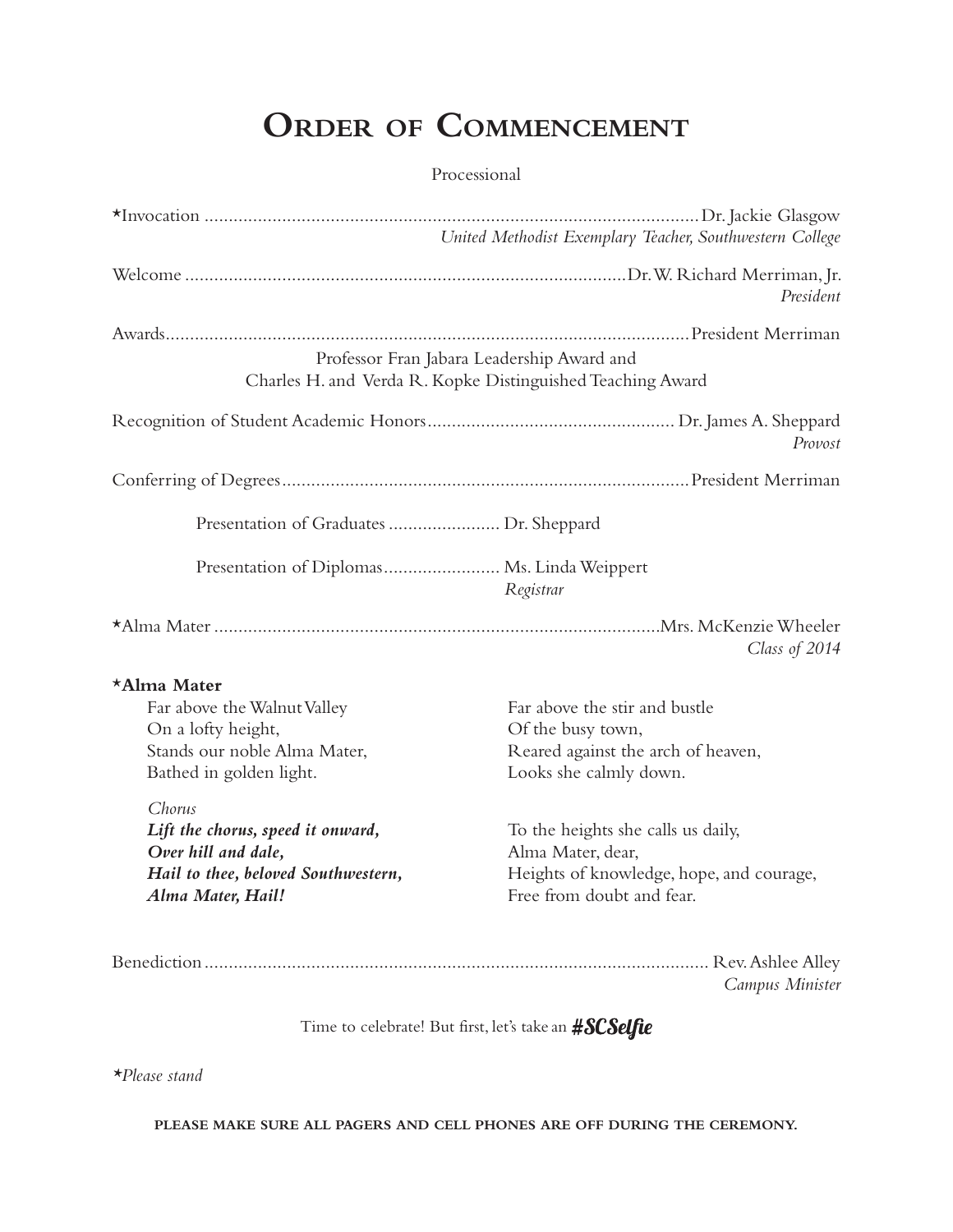# **THE CLASS OF 2014**

### **Valedictorian**

Colton McNinch

#### **Salutatorian**

Tyler Harrell

#### **Bachelor of Arts**

Eric John Anders, Biology, Belle Plaine, Kansas Maria Jean Angermayr, Theatre with emphasis in General Theatre Studies, minors in Philosophy and Religion, Denver, Colorado Justine F. Anthony, *cum laude,* Early Childhood Education, Lakin, Kansas Luke William Arneson, *cum laude,* Accounting, Valley Center, Kansas Tiffany A. Bailey\*, Psychology, Las Vegas, Nevada Laura Ballinger, Elementary Education, Augusta, Kansas Brian Alan Bird, *cum laude,* Biology, Winfield, Kansas Sara Katherine Blackburn, *cum laude,* Business Administration with emphasis in Marketing, Garden City, Kansas Jocynda Bolster, Early Childhood Education, Wichita, Kansas Lindsey Raye Bowling, Elementary Education, Tonkawa, Oklahoma Kaitlyn Jewel Buffum, Accounting, Winfield, Kansas Melissa Kay Burch, *summa cum laude*, Elementary Education, Junction City, Kansas Rebecca Lynn Bustraan, Elementary Education, Leavenworth, Kansas Amy S. Campbell, *magna cum laude*, Elementary Education, Fort Riley, Kansas Raven Lynne Carr, Business Administration with emphasis in Finance, Tulsa, Oklahoma Jinglin Chen, *magna cum laude,* Accounting, minor in Business Administration, Fuzhou Fujian, China Caleb Chua Yan Xin, *summa cum laude*, Philosophy and Religion, minors in Christian Discipleship Studies and Youth Ministry, Singapore Chase Joseph Clark, Business Administration, Hutchinson, Kansas Maggie A. Collett, *cum laude,* Communication with emphasis in New Media, minor in Leadership, Wardsville, Missouri Ashley Brooke Defoor, Elementary Education, Rose Hill, Kansas Leslie Emily Edwards, Elementary Education, Wichita, Kansas Jana Marie Emrich, Elementary Education, Springdale, Arkansas

Brian Clint Ewart\*, Psychology, El Dorado, Kansas Julia Lurinda Faust\*, Theatre with emphasis in General Theatre Studies, Hickory Creek, Texas Nia Danyele Fields, *cum laude,* Elementary Education, Lithonia, Georgia Katie Jean Giddeon, Elementary Education, Wichita, Kansas Amanda Michelle Hackney, Elementary Education, Wichita, Kansas Taylor Kristine Hallmark, *summa cum laude*, Chemistry, Augusta, Kansas Ttorbin Thomas Harper\*, Accounting, Business Administration, Winfield, Kansas Clare Elizabeth Harre, Psychology, Wichita, Kansas Amy Hart, Elementary Education, Plato, Missouri April Marie Hayden, *cum laude*, Early Childhood Education, Manhattan, Kansas Jordan Edward Hill, Psychology, Derby, Kansas Allison Elaine Homan, Middle Level Mathematics Education, Winfield, Kansas Steven D. Hudson, Pastoral Studies, Youth Ministry, Canton, Georgia Arthur J. Hughes III, Pastoral Studies, Mountain Home Air Force Base, Idaho Kaci Hutchinson, *summa cum laude*, Elementary Education, Oologah, Oklahoma Megan Marie Ingalls, Elementary Education, Derby, Kansas Min Jiao, Communication with emphasis in New Media, Hefei Anhui, China Annie Marie Jones, Early Childhood Education, Conway Springs, Kansas Altermese Lavone Kendrick, Pastoral Studies, Arlington, Texas Sunita T. Khokhar, Elementary Education, Wichita, Kansas Kyle D. Killgore, Communication with emphasis in Radio and TV, Wichita, Kansas Kylee Christine Kudera, *cum laude,* Psychology, Merriam, Kansas Joe Lara Jr., Pastoral Studies, Youth Ministry, Tahoka, Texas David L. Lazell, Elementary Education, Wichita, Kansas Robbi Dawn Lee\*, Business Administration with emphasis in Management, Noble, Oklahoma Junzhe Liu, Business Administration, Fuyang Anhui, China Norma Luz, Elementary Education, Fort Riley, Kansas Tariq J. Malveaux, *cum laude*, Psychology, Lake Charles, Louisiana Max G. Manley, Business Administration, Coffeyville, Kansas Clayton J. Marple\*, Elementary Education, Osage City, Kansas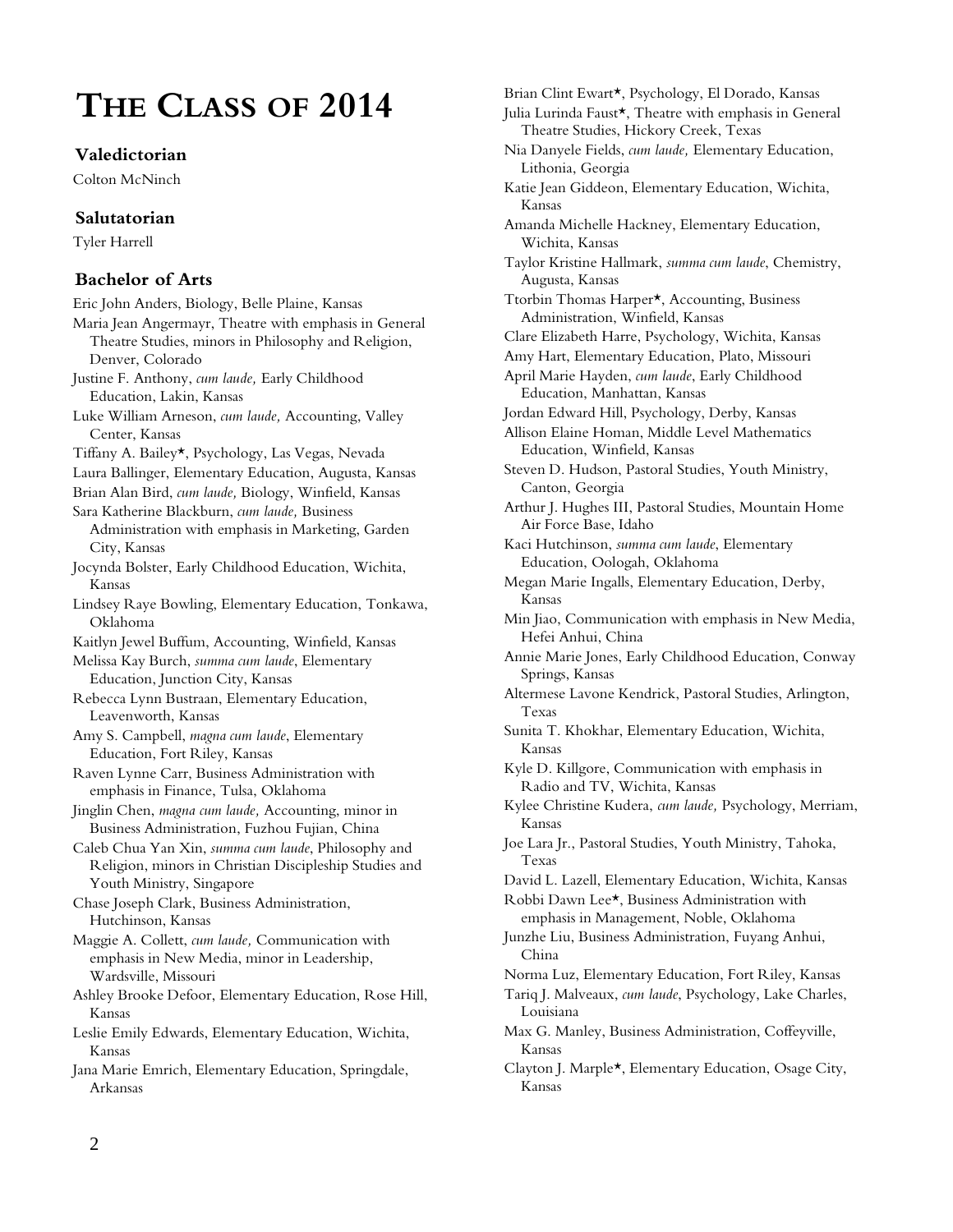Christina Marie Martin, Elementary Education, Fort Riley, Kansas

Jacquelyn Shae McCauley, Business Administration with emphasis in Management, Ulysses, Kansas

- Samuel A. McDaniel, Business Administration, Scott City, Kansas
- William G. McKown, Biology, Arkansas City, Kansas
- Brittany Lynn McNown\*, Psychology, Andover, Kansas Leah Michelle Meckel, Elementary Education, Augusta, Kansas
- Matthew Mehl\*, Business Administration, Leoti, Kansas
- Devin Michael Metzinger, Mathematics, Arkansas City, Kansas
- Charles Wayne Millison III, Psychology, Basehor, Kansas

Jatoya M. Moore, Early Childhood Education, Uniondale, New York

- Crumel L. Mooring, Pastoral Studies, Coatesville, Pennsylvania
- Alice M. Morris, *magna cum laude*, Elementary Education, Wichita, Kansas

Erin Morris, *summa cum laude,* Communication with emphasis in Professional Communication, minor in Business Administration, Clearwater, Kansas

Kara L. Norris, Elementary Education, Arkansas City, Kansas

Donna R. Osborn, *summa cum laude*, Elementary Education, Derby, Kansas

Richard Joseph Ostroski Jr.\*, Pastoral Studies, Youth Ministry, Royse City, Texas

Matthew Thomas Panepinto\*, Psychology, Champaign, Illinois

Petrina M. Parker, *magna cum laude*, Elementary Education, Wichita, Kansas

- Ashley D. Peterson, Elementary Education, Randolph, Kansas
- Aron Pfingsten, English with emphasis in Literature, Ulysses, Kansas
- Darnell Lee Pittman\*, Business Administration, Melbourne, Florida
- Katie Lynne Pusch, Elementary Education, Topeka, Kansas
- Drew A. Raboy\*, Psychology, Fremont, California
- Jessica M. Ratzlaff, History, Arkansas City, Kansas

Myesha Dyani Robertson, *magna cum laude*, Elementary Education, Wichita, Kansas

Amy Elizabeth Robinson, *cum laude,* Elementary Education, Jackson, Missouri

Miguel A. Rodriguez II, Business Administration, Little Elm, Texas

Rachel Shekinah Rose, *cum laude,* Theatre with emphasis in Technical Theatre, Fredonia, Kansas

Jia-Yu Grace Rucker, Elementary Education, Derby, Kansas

Joshua Allen Sapp, Business Administration, Mayfield, Kansas Allynda Hope Schaller, Elementary Education, Platteville, Wisconsin Rachel Michelle Schroeder, Psychology, Derby, Kansas Joseph D. Schwartz, Secondary Licensure in Biology, Arkansas City, Kansas Leslie A. Shaw, Elementary Education, Wichita, Kansas Crystal Shockey, Elementary Education, Derby, Kansas Jennifer S. Smith\*, Elementary Education, Derby, Kansas Jordon Lee Snow\*, Theatre with emphasis in Musical Theatre, Scott City, Kansas Parisath Sopha, Business Administration with emphasis in Finance, Winfield, Kansas Andrew Stanfield, History, Wellington, Kansas Jennifer J. Strobel, Elementary Education, Derby, Kansas Chanel L. Switzer, *summa cum laude,* Elementary Education, Valley Center, Kansas Bailey Christiane Tadtman, History, Winfield, Kansas Savannah Kay Taylor, Elementary Education, Bandera, Texas Betty J. Taylor\*, Psychology, Winfield, Kansas Isaiah Booker Thaw, Business Administration with emphasis in Management, Newton, Kansas Tanya D. Thompson, Elementary Education, Jackson, Mississippi Alexander Trey Tyler, Mathematics, Andover, Kansas Daniel Van Sickle, Business Administration with emphasis in Finance, minor in History, Maize, Kansas Adrienne Marie Vieyra, *summa cum laude*, Business Administration, Hutchinson, Kansas Hannah Elizabeth Watkins, *cum laude,* Communication with emphasis in Professional Communication, Emporia, Kansas Emily Lynn Watt, *magna cum laude,* Business Administration, Cambridge, Kansas Ryan Patrick James Weiss\*, Psychology, Wilmington, Illinois David Lane Wells, Pastoral Studies, Overland Park, Kansas McKenzie L. Wheeler, Music, Winfield, Kansas Kelli Williamson, Elementary Education, Wichita, Kansas Brendt D. Winn II, Business Administration, Mexia, Texas Jonathan Woon, *summa cum laude*, Communication with emphasis in Radio and TV, minor in Journalism, Teluk Intan, Malaysia Clayton Tyler Yancey\*, Biology, Seminole, Oklahoma Sarah Lynn Yzquierdo, Elementary Education, Winfield, Kansas Keith D. Zerger, Business Administration, minor in

Criminal Justice and Legal Studies, Pretty Prairie, Kansas

\**Due to timing for printing, the appearance of names on this program does not necessarily signify issuance of degrees by Southwestern College. Summer and late May graduates are indicated by an asterisk on the program.*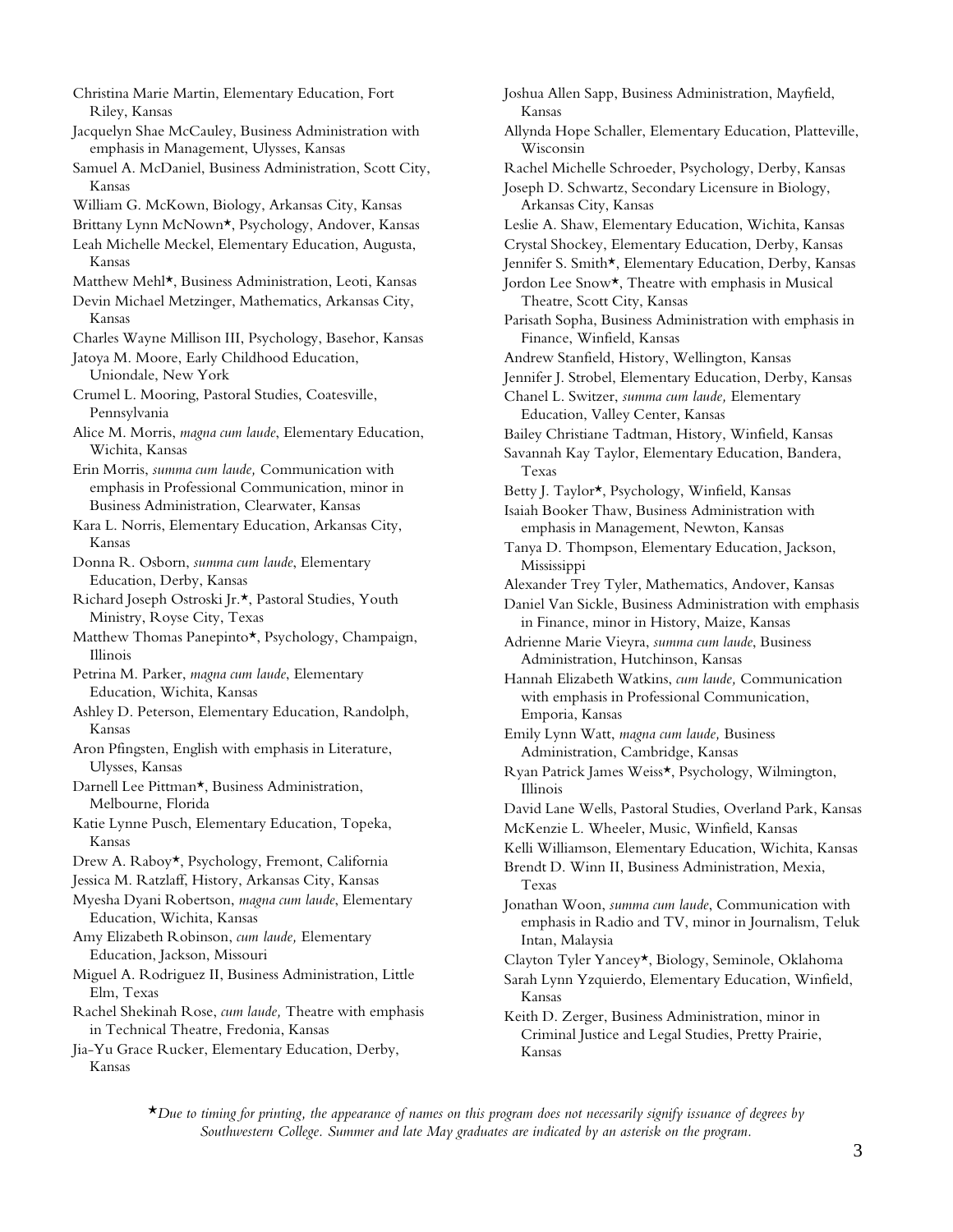#### **Bachelor of General Studies**

Russell M. Lester, General Studies, Kilgore, Texas David A. Poage, General Studies, Brandon, Florida David Allen Roberts\*, General Studies, Tulsa, Oklahoma

#### **Bachelor of Music**

Erin Briana Buster, *summa cum laude*, Music Education, minor in Leadership, Wichita, Kansas

#### **Bachelor of Science**

Tracy M. Amspacker\*, Business Administration, Operations Management, Wichita, Kansas

Hans C. Arcand, *magna cum laude,* Business Administration, Valrico, Florida

William James Arcuri, *summa cum laude*, Operations Management, York, Pennsylvania

David P. Arnett II, *magna cum laude*, Business Quality Management, Troy, Ohio

Teresa M. Arnwine\*, Operations Management, Accounting, Carlsbad, New Mexico

Gary L. Augustine\*, Business Administration, Ellis, Kansas

Karen D. Bain, Criminal Justice, Clinton, North Carolina

Amos Baker\*, Sport Management, Enid, Oklahoma

Jamie BakerFlores, Strategic Leadership, Saint Louis, Missouri

Madonna Maria Baldwin, Accounting, Oklahoma City, Oklahoma

Ceth M. Bannister, Sport Management, minor in Business Administration, Winfield, Kansas

Jordan Barrett, Sport Management, Oologah, Oklahoma

Richelle L. Bayliffe, Business Administration, Oklahoma City, Oklahoma

Anna Lee Bell\*, Business Administration, Strategic Leadership, Derby, Kansas

Kevin James Bertetto\*, Strategic Leadership, Menomonie, Wisconsin

Brandon A. Bitler\*, Business Administration, Fort Walton Beach, Florida

Sara Katherine Blackburn, Sport Management, Garden City, Kansas

Caydrick Bloomquist, Sport Management, El Dorado, Kansas

Hunter Bohannan\*, Physical Performance and Sport Studies, Yukon, Oklahoma

Daniel N. Bolin Jr., Human Resource Development, Olive Branch, Mississippi

Theresa Lynn Bradley\*, Business Quality Management, Operations Management, Haubstadt, Indiana

Jeremy Eugene Bruner, Computer Programming Technology, Augusta, Kansas

Jesus M. Bruno, Computer Operations Technology, Wichita, Kansas

Trey Parker Bruton, *cum laude,* Mathematics, minor in Business Administration, Meriden, Kansas Zefiryn Raven Bryan, *cum laude,* Biology, Delphos, Ohio Emily Burek, *cum laude*, Business Administration, Royal Oak, Michigan Jonathan L. Byrd\*, Healthcare Administration, Vandenberg Air Force Base, California Michael R. Caldwell\*, Operations Management, St. Croix, Virgin Islands Robert T. Campbell, *summa cum laude*, Criminal Justice, Mantua, New Jersey Adam J. Carroll, Human Resource Development, San Diego, California Benjamin Levi Carter\*, Operations Management, Choctaw, Oklahoma Christopher W. Case\*, Strategic Leadership, Washington Court House, Ohio Sean Joseph Casey, *summa cum laude*, Criminal Justice, Raleigh, North Carolina Steven Paul Caskin, *magna cum laude*, Strategic Leadership, Brockton, Massachusetts Michael G. Castillo, Human Resource Development, Marion, Indiana Madeline Chapin\*, Biology, Andover, Kansas Yu Chen, Computer Science and Digital Arts with emphasis in Digital Arts, Changle City, Fujian Province, China Kyle F. Chipman, Criminal Justice, Benton, Missouri Nathan Hsia Chu, Computer Operations Technology, Santa Rosa, California Jennifer A. Cirricione, *summa cum laude*, Human Resource Development, Del Rio, Texas Robert A. Collins II\*, Business Administration, Houston, Texas Kevin E. Comer, Computer Operations Technology, Fayetteville, North Carolina Edward Patrick Corbin\*, Healthcare Administration, Tucson, Arizona Matthew Coykendall\*, Computer Operations Technology, Derby, Kansas Stephen L. Crawford, Strategic Leadership, West Fargo, North Dakota Bryant Curtis Daniels, Computer Programming Technology, Chicago, Illinois Georgia Iaonnou Davakos\*, Human Resource Development, Tampa, Florida Nolan Davenport, Sport Management, minor in Mathematics, Seminole, Oklahoma Branden Davis, Sport Management, Kansas City, Missouri Ronald V. DeCarlo Jr., *Cum laude*, Business Quality Management, San Antonio, Texas LaDella K. DeGroot, Human Resource Development,

Healthcare Administration, Boise, Idaho

4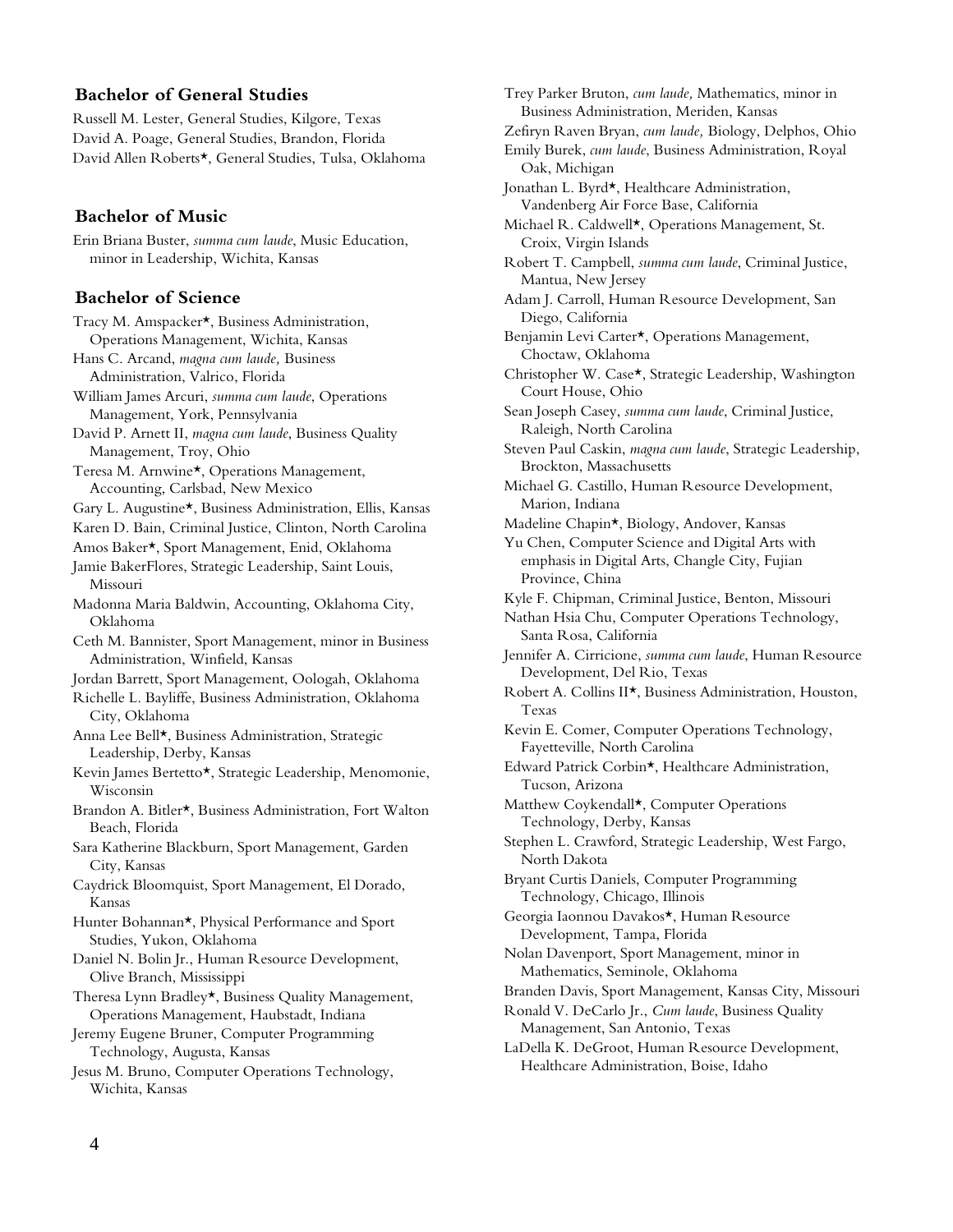- Dennis L. Demski Jr., Computer Operations Technology, Baltimore, Maryland
- Linda Diaz, Business Administration, Wichita, Kansas
- Johnathan Doffing, Computer Science and Digital Arts with emphasis in Game Development, Conway Springs, Kansas
- Renita A. Duncan, Operations Management, Wichita, Kansas
- Jose Miguel Escalon, Security Management, College Station, Texas
- Michael W. Felker, Computer Operations Technology, Caruth, Missouri
- Andrew Russell Fernandez\*, Operations Management, Saint Louis, Missouri
- Luis Ferrer\*, Security Management, Newark, New Jersey
- Karen D. Fish, Business Administration, Biloxi, Mississippi
- Frederico E. Flores, Criminal Justice, San Antonio, Texas
- Ceasar Flores\*, Criminal Justice, Fort Worth, Texas Hayley Mae Fort, Biochemistry, *summa cum laude,*
- Stillwater, Oklahoma
- Lorenzo Fouts, Sport Management, Arlington, Texas
- John P. Frederick\*, Business Administration, Orange, Texas
- Matthew David Fullmer, *magna cum laude*, Strategic Leadership, San Jose, California
- Sabrina R. Furniss, Business Administration, Belleville, Illinois
- Annessa J. Furr\*, Healthcare Administration, Jay, Maine
- Kevin Andrew Galo\*, Criminal Justice, San Pedro Sula, Honduras
- Chad Gamble\*, Business Administration, Houston, Texas
- Quarteeya Navi' Garner, Criminal Justice, Columbia, South Carolina
- Karina Garner\*, Criminal Justice, Security Management, Wichita, Kansas
- Sara Anne Garrett, *cum laude*, Healthcare Administration, Wichita, Kansas
- Tina Girdano\*, Human Resource Development, Apollo, Pennsylvania
- Russell Robert Gordon, Operations Management, Business Administration, St. Ignatius, Montana
- Benjamin T. Goss, Human Resource Development, Old Fort, North Carolina
- Alissa Rachelle Gould, Biology, Cheney, Kansas
- Troy Christopher Gravatt\*, Security Management, Saint Louis, Missouri
- Glenn Charles Greenwood, Operations Management, Hardinsburg, Kentucky
- Kelsey Gresham\*, Physical Performance and Sport Studies, Wichita, Kansas
- Jennifer M. Griffiths, Business Quality Management, Miami, Florida
- Yanchenxing Guo, Computer Science and Science Digital Arts with emphasis in Digital Arts, Kunming Yunnan, China
- Judith E. Gutierrez, *magna cum laude*, Strategic Leadership, San Antonio, Texas
- Walter David Hall, Human Resource Development, Boise, Idaho
- Jacob Glenn Hamilton, Business Administration, Wichita, Kansas
- Gala Chanel Hamilton\*, Healthcare Administration, Ocean Springs, Mississippi
- Travis Hunter Hankins, Physical Performance and Sport Studies, Marietta, Georgia
- Tyler Harrell, Marine Biology, *summa cum laude,*  Edmond, Oklahoma
- Johnny L. Harris Jr., *magna cum laude*, Strategic Leadership, Beaumont, Texas
- Christopher James Hartman, *magna cum laude*, Business Quality Management, Abilene, Texas
- Gary Louis Hatten III, Criminal Justice, Mountain Home Air Force Base, Idaho
- Jason Bradley Haugh\*, Operations Management, Topeka, Kansas
- Christina Ann Herron\*, Business Administration, North Charleston, South Carolina
- Taylor W. Hilliard, Computer Programming Technology, San Antonio, Texas
- Jayson W. Hines, Operations Management, Wichita, Kansas
- Shane D. Hofstad, *summa cum laude*, Strategic Leadership, Conrad, Montana
- Terry Wayne Hooten\*, Human Resource Development, Vilonia, Arkansas
- Wayne Mstthew Howard\*, Security Management, Prattville, Alabama
- Devan Paige Howard, Physical Performance and Sport Studies, Cedar Hill, Texas
- Brian Douglas Howell, Security Management, Poteau, Oklahoma
- Victoria L. Irving\*, Accounting, Wichita, Kansas
- Earl Matteson Jackson III, Business Administration, Wichita, Kansas

Trevor J Jager\*, Business Quality Management, Operations Management, Muskegon, Michigan

Jamal J. Jessie, Operations Management, Atlanta, Georgia

- Nathan A. Johnson, Computer Science and Digital Arts with emphasis in Game Development, Computer Science and Digital Arts with emphasis in Digital Arts, minor in Music, Andover, Kansas
- Oliver Christopher Johnson\*, Computer Programming Technology, Philadelphia, Pennsylvania
- Adam R. Johnson\*, Computer Operations Technology, Wichita, Kansas
- \**Due to timing for printing, the appearance of names on this program does not necessarily signify issuance of degrees by Southwestern College. Summer and late May graduates are indicated by an asterisk on the program.*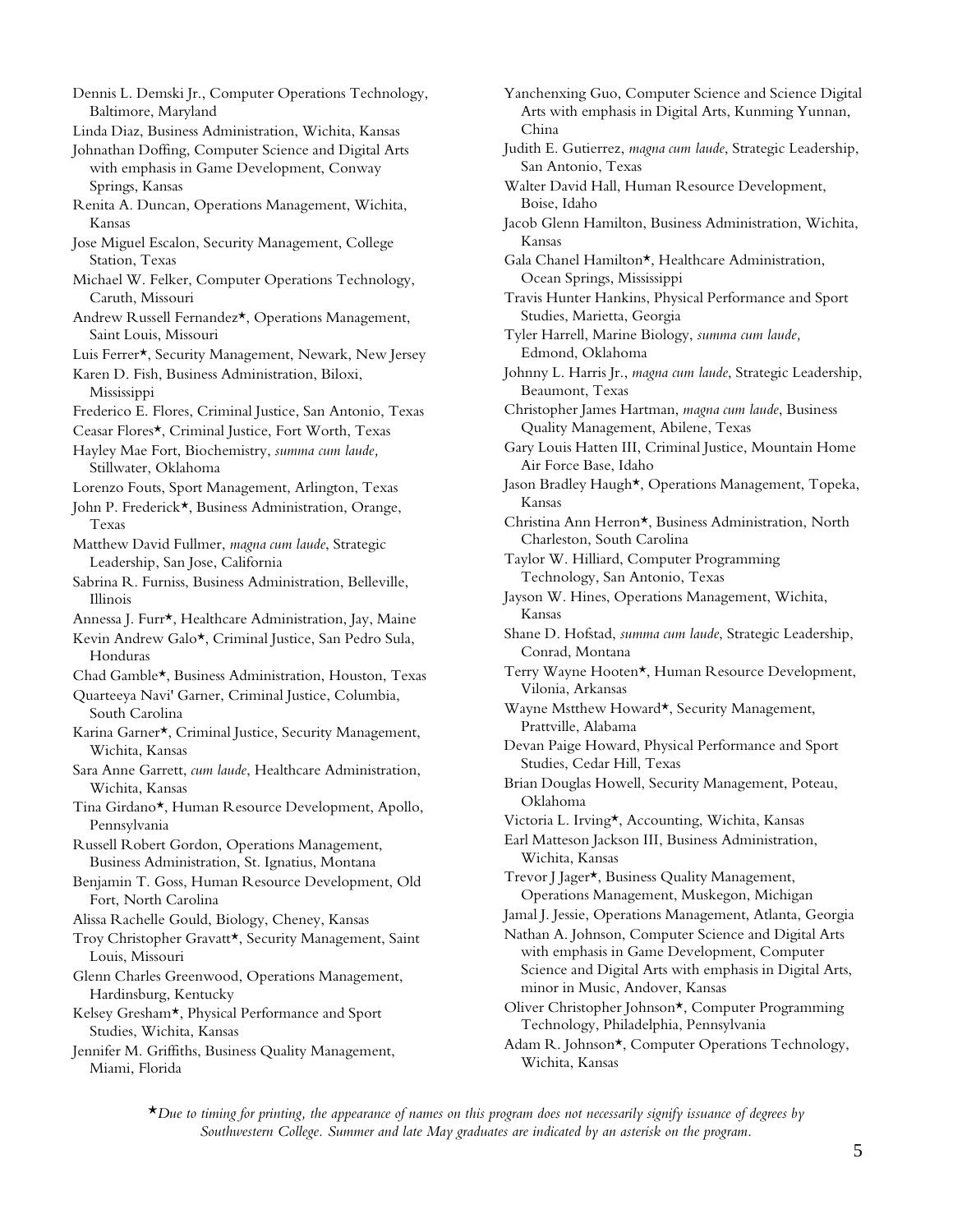- Anthony Glen Johnson\*, Strategic Leadership, Goddard, Kansas
- Matthew R. Johnson, *magna cum laude*, Business Administration, Spring, Texas
- Titus L. Jones, Human Resource Development, Brandon, England
- Jack Jones Jr.\*, Human Resource Development, Pelham, Georgia
- Carey S. Jordan\*, Operations Management, Kelly, Louisiana
- Angelique D. Jost\*, Strategic Leadership, Gillette, Wyoming
- Steven Allen Juhl, Human Resource Development, Wichita, Kansas
- Dennis Kaufman Jr., Business Quality Management, Operations Management, Placerville, California
- Gregory R. Kirk, *magna cum laude*, Human Resource Development, Alamogordo, New Mexico
- John Marion Kitchen, Security Management, Sullivan City, Texas
- Joseph A. Kitchen, Computer Programming Technology, Wichita, Kansas
- Dean Thomas Klebenow, Business Administration, Waukesha, Wisconsin
- Ari Isreal Klein, *cum laude*, Strategic Leadership, Covina, California
- Robert L. Klingenberg, *summa cum laude*, Operations Management, Rose Hill, Kansas
- Jason John Kornelis, Security Management, Vacaville, California
- Joshua W. Lacey\*, Criminal Justice, Cincinnati, Ohio
- Jonathon M. LaDue, Human Resource Development, Stoughton, Wisconsin
- Tabatha Marie Lakkala, *magna cum laude*, Computer Operations Technology, Honolulu, Hawaii
- Laura Marianne Lascaris, Business Administration, Manhattan, Kansas
- William E. Lawrence, Business Quality Management, Business Administration, Wichita, Kansas
- Ryan Andrew Leach\*, Strategic Leadership, Circleville, Ohio
- Joshua R. Lee\*, Accounting, Topeka, Kansas
- Roselin Eve Lee, Security Management, Jennings, Kansas
- Courtney L. Lucas\*, Human Resource Development, Marysville, Ohio
- Joshua D. Lyons, Computer Operations Technology, Estacada, Oregon
- Randall A. Malone\*, Business Quality Management, Operations Management, Derby, Kansas
- Sandra Elizabeth Mannino, Operations Management, Ormond Beach, Florida
- Maria M. Marcus, Security Management, Pensacola, Florida

Jason Kyle Masingale, Computer Operations Technology, Tulsa, Oklahoma James C. Mastalski\*, Business Administration, Bordertown, New Jersey Michael John Matusik Jr., Operations Management, Plano, Texas Brady Ryan May, Sport Management, McAlester, Oklahoma Susan Mayer\*, Accounting, Wichita, Kansas James William McAfee, *cum laude*, Operations Management, Clinton, Tennessee Jason Alexander McAndrews\*, Criminal Justice, Collingswood, New Jersey Cassandra L. McCauley, *summa cum laude*, Computer Operations Technology, Monticello, Kentucky Ricky Allen McLellan Jr.\*, Business Administration, Pahrump, Nevada Colton McNinch, *summa cum laude,* Biology, Biochemistry, Arnold, Kansas Brandon A. Meeks\*, Business Administration, Jacksonville, Florida Charles Wayne Millison III, Criminal Justice, Basehor, Kansas James I. Monigold\*, Criminal Justice, Hartsville, South Carolina Jeffrey S. Moody, Security Management, Wichita, Kansas Heather L. Moody, Strategic Leadership, Biloxi, Mississippi Brian W. Moody, Human Resource Development, Indianapolis, Indiana Valerie L. Moore, Computer Operations Technology, Poquoson, Virginia Jeffrey Neal Moore\*, Operations Management, Newalla, Oklahoma Roger G. Morgan, *magna cum laude*, Security Management, Deland, Florida Nickolas Bradley Morris, *magna cum laude*, Sport Management, Kiowa, Kansas Ronnie D. Morris, Operations Management, Derby, Kansas Joseph B. Morrow, *magna cum laude*, Business Administration, Swansea, Illinois Philip Mosher\*, Security Management, Wichita, Kansas Diana E. Mosier, *cum laude*, Strategic Leadership, Naperville, Illinois Shawna Lynn Muhly\*, Human Resource Development, Herington, Kansas Danica Lee Dickson Murray\*, Strategic Leadership, El Dorado, Kansas Constance A. Nash, Healthcare Administration, Human Resource Development, Wichita, Kansas Jeffrey S. Naughton, Healthcare Administration, Cheyenne, Wyoming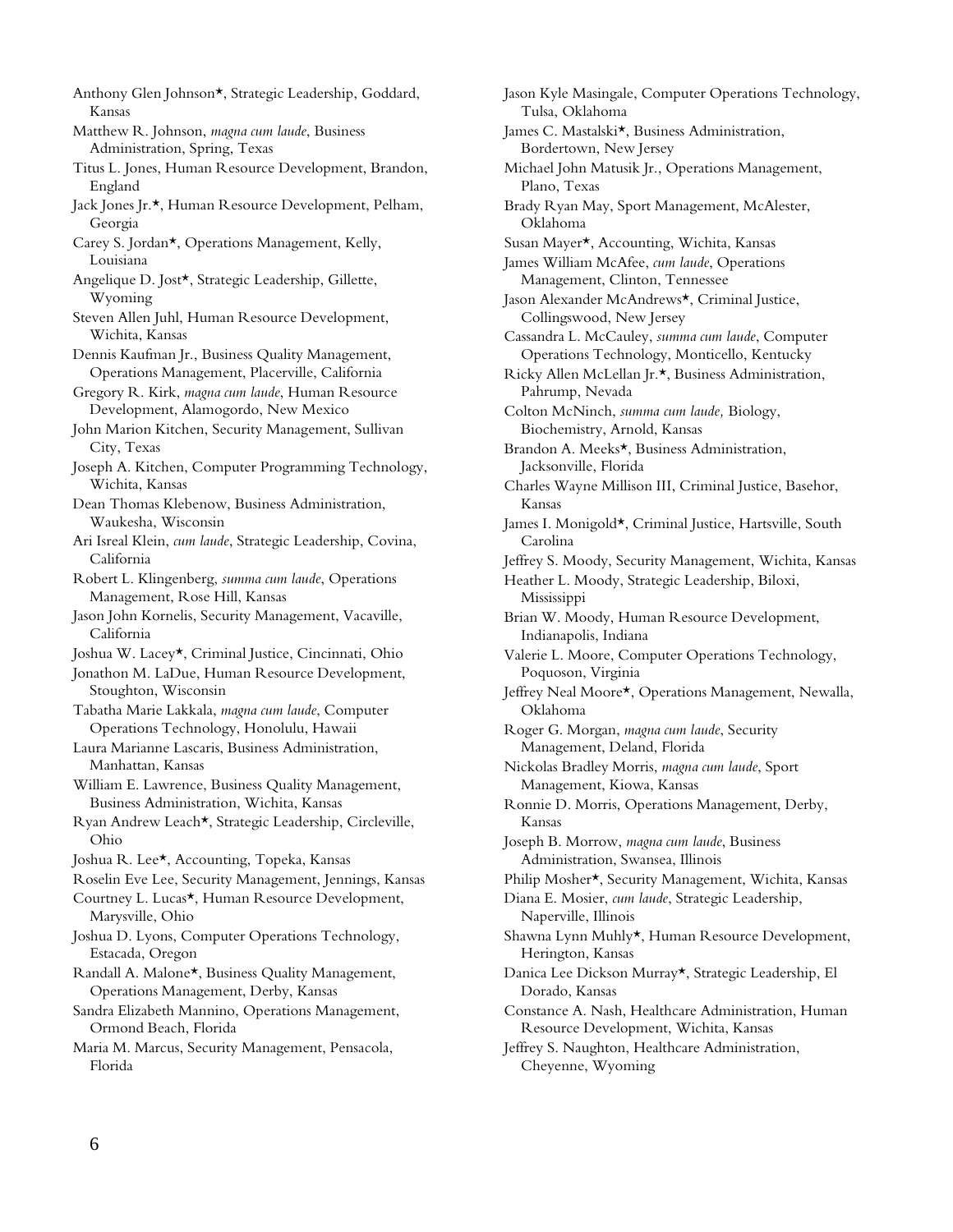Christopher Edward Norris\*, Human Resource Development, Wichita, Kansas

Tyler J. Overman, *cum laude*, Security Management, Andover, Kansas

Christopher Lynn Paddock, *cum laude,* Mathematics, minor in Philosophy and Religion, Rose Hill, Kansas

Trent Ryan Page\*, Human Resource Development, Austin, Texas

Matthew Charles Phaneuf, Computer Operations Technology, Fairfield, California

Scott A. Piper, Security Management, *summa cum laude,*  Las Vegas, Nevada

Penny Jane Poland\*, Human Resource Development, Wichita, Kansas

Charles E. Poole, Computer Programming Technology, Brunswick, Georgia

Taylor JoAnn Posey, Sport Management, Wayne, Oklahoma

Nicholas M. Qualls, Sport Management, minor in Business Administration, Coweta, Oklahoma

Andrew Dean Raney, Security Management, Wichita, Kansas

Robert Vance Rasmussen\*, Strategic Leadership, Ludington, Michigan

Adam D. Reynolds, Security Management, Poplar Bluff, Missouri

Karen Elizabeth Riley, Computer Operations Technology, Security Management, Glendale, Arizona

Beth A. Roberts\*, Criminal Justice, Derby, Kansas

Tanner Dalton Robidou, Computer Science and Digital Arts with emphasis in Computer Science, minor in Leadership, Salina, Kansas

Francisco Rolon Jr., Strategic Leadership, Aibonito, Puerto Rico

Nelson M. Romero, Business Administration, San Antonio, Texas

Lynn T. Rooker, *magna cum laude*, Operations Management, Roseburg, Oregon

David E. Ross, *summa cum laude*, Business Administration, Wallace, Nebraska

Susan D. Runyan\*, Healthcare Administration, Derby, Kansas

Andre Sanchez\*, Healthcare Administration, Colorado Springs, Colorado

Samuel Ian Sawyer, Biology, Winfield, Kansas

Yolanda V. Schafer\*, Healthcare Administration, Glenwood Springs, Colorado

Katie B. Scharlow, Accounting, Collinsville, Illinois

Leland R. Sears, Business Quality Management, Derby, Kansas

Marcus Encarnacion Sepulveda\*, Security Management, Phoenix, Arizona

Constance Seward\*, Criminal Justice, Spencer, Oklahoma

Trinicia Shanae Shaffer, Physical Performance and Sport Studies, Madisonville, Texas Terrone Edward Sheffey, Security Management, Yorktown, Virginia Christine Sheppard, Physical Performance and Sport Studies, Wichita, Kansas Tyler Jordan Shirley, Physical Education, *summa cum laude,* Mulvane, Kansas Christopher Dale Sikora, *cum laude*, Human Resource Development, Canton, Ohio Taylor Janee Sisneros, Biology, *summa cum laude,*  Loveland, Colorado Benjamin H. Smith\*, Business Administration, Amelia, Ohio Justin Allen Speers, Physical Performance and Sport Studies, Sapulpa, Oklahoma Lonnie James Stamper\*, Strategic Leadership, Geneva, Ohio Jennifer Lynne Stamper\*, Business Quality Management, Anaheim, California Carlos Orlando Summers\*, Human Resource Development, Falls Church, Virginia David Ryan Guerrero Taitague, Business Administration, San Diego, California TJ Michael Tasker\*, Computer Operations Technology, Wichita, Kansas Reggie Tate\*, Healthcare Administration, Columbus, Mississippi Eric Wayne Tatum, Accounting, Wichita, Kansas Kaitlin Tennyson, Biology, *summa cum laude,* Andover, Kansas Timothy G. Tholen\*, Business Administration, Rice, Minnesota Adam Thomas, Computer Science and Digital Arts with emphasis in Computer Science, Douglass, Kansas Rashaan Maurice Thomas, Computer Operations Technology, Montgomery, Alabama Donald Wayne Tipton, Security Management, Afton, Tennessee Vinh Tran, Business Administration, Wichita, Kansas Christine Rita Trejo, Business Quality Management, San Antonio, Texas Eric J. Turner\*, Human Resource Development, Jacksonville, Arkansas Jeffery Ian Upton, Computer Programming Technology, Wheatland, California Jeffery S. VanScoy, Human Resource Development, Owego, New York Joseph Cruz Vargas, Sport Management, Winfield, Kansas

Sheila Vessels-Oakley\*, Business Administration, Arkansas City, Kansas

Michael Ray Vest, Security Management, San Angelo, Texas

\**Due to timing for printing, the appearance of names on this program does not necessarily signify issuance of degrees by Southwestern College. Summer and late May graduates are indicated by an asterisk on the program.*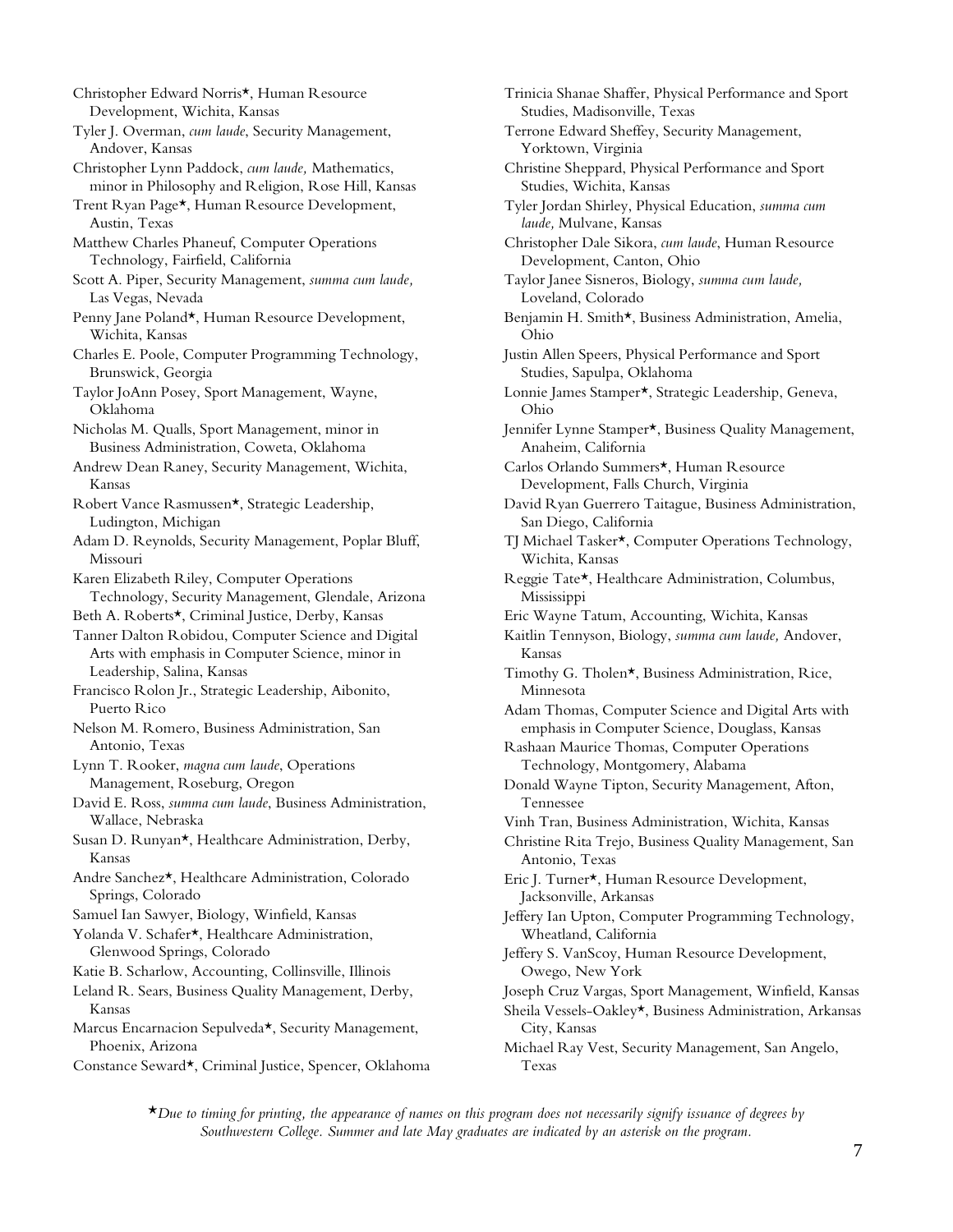- Angela Vidarte-Gilbert, Human Resource Development, Los Angeles, California
- Stephen W. Vogt, Strategic Leadership, Wichita, Kansas
- Shannon J. Wadas, Criminal Justice, Mountain Home, Idaho
- Zachariah B. Walker\*, Operations Management, Augusta, Georgia
- Rachel Nicole Wallace, Biochemistry, Garnett, Kansas
- Latasha D. Sumerlin-Warren, Operations Management, Alabaster, Alabama
- Terry Dean Weaver Jr.\*, Security Management, Fort Riley, Kansas
- Jessica Ann Weaver\*, Computer Operations Technology, Fort Riley, Kansas
- Dawn Marie Weis\*, Security Management, Panama City, Florida
- Tamika Denise Welbourn\*, Business Administration, Ankeny, Iowa
- Elisia Rael Wilson\*, Human Resource Development, Haysville, Kansas
- Shea Aaron Wilson, *cum laude*, Biochemistry, Arkansas City, Kansas
- Jennifer D. Worford, Healthcare Administration, Wichita, Kansas
- Michael D. Wunderlich, *Cum laude*, Operations Management, Business Quality Management, Derby, Kansas
- Tara Ranae Breault\*, Human Resource Development, Andover, Kansas
- Gregory Scott York\*, Sport Management, Coffeyville, Kansas
- Sheri Zoglmann\*, Biology, Viola, Kansas

#### **Bachelor of Science in Athletic Training**

- Jamiee L. Grinstaff, *cum laude,* Athletic Training, Udall, Kansas
- Grant D. Trembly, *cum laude,* Athletic Training, Andover, Kansas
- Allyssa Brooke Zentner, *cum laude,* Athletic Training, Grantville, Kansas

#### **Bachelor of Science in Nursing**

Sara J. Bateman-Lightfoot, Nursing, Wichita, Kansas Marcia Aurora Godbey\*, Nursing, Houston, Texas Lora Christine Lagree, Nursing, Valley Center, Kansas Andrea Jean Snyder, Nursing, Hutchinson, Kansas Michelle R. Summers, Nursing, New Windsor, Maryland Robert B. Swallow, Nursing, Derby, Kansas Patty L. Tucker, *cum laude*, Nursing, Eureka, Kansas Mike Valdez, Nursing, Newton, Kansas Sandy Elaine Walling\*, Nursing, Kechi, Kansas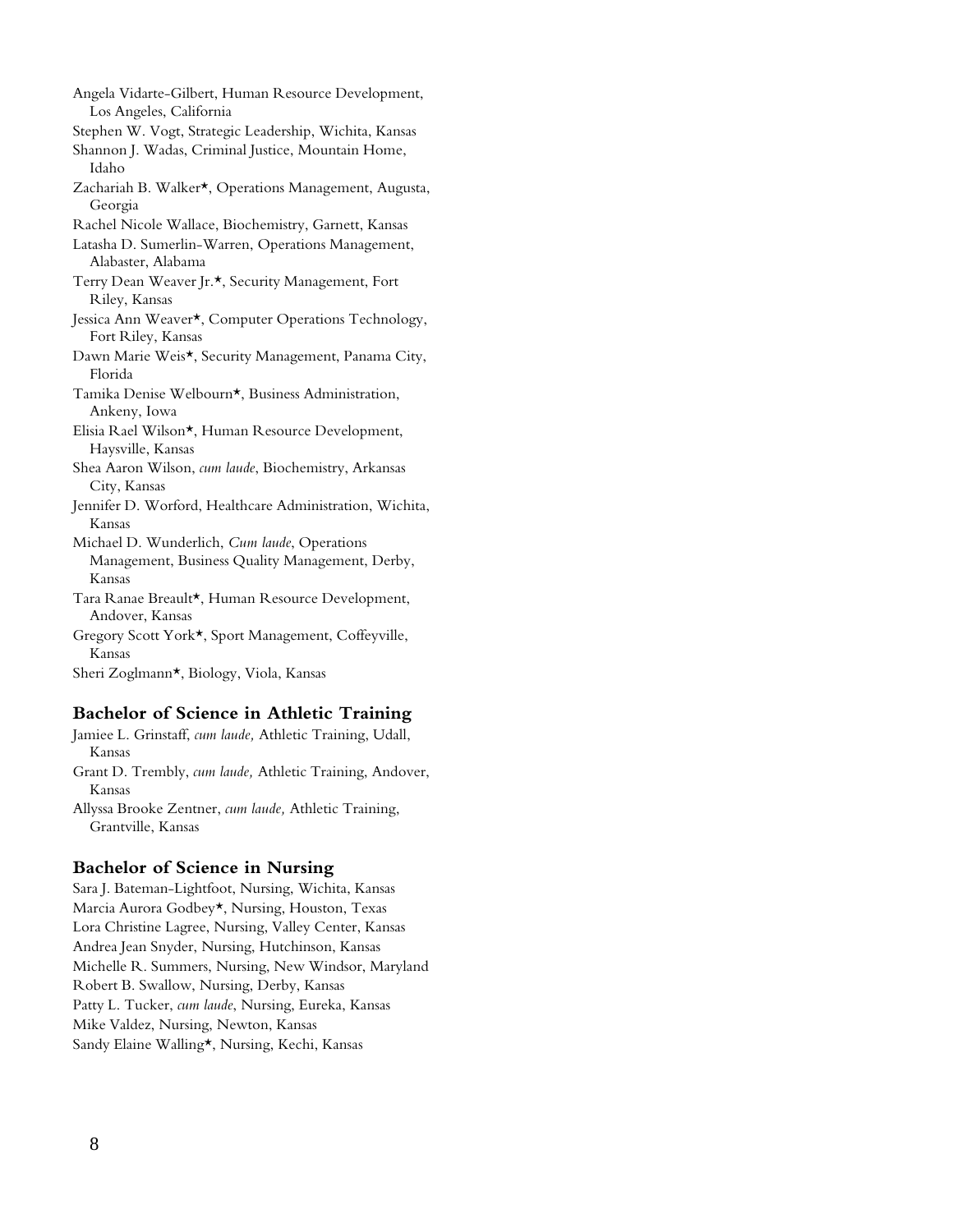### **General Information**

Graduation with honors. General honors are awarded to those members of the graduating class who have completed their degrees and have attained a high level of scholastic achievement. Graduates with a cumulative grade point average (GPA) of 3.85 or higher graduate *summa cum laude* (with highest honors); a 3.70 is required for *magna cum laude* (with high honors), and a 3.50 for *cum laude* (with honors). For students who have transferred hours to Southwestern, both the resident and cumulative GPAs must meet the standard.

**Order of the Mound.** Southwestern College honors those members of the graduating class who have completed their degrees and whose academic work has been outstanding by naming them members of the Order of the Mound. After calculation of their final grades, these seniors are the top 10% of the graduating class. Students must have 60+ graded hours completed at Southwestern College to be eligible. A purple and gold cord denotes this honor.

**Valedictorian/Salutatorian.** The graduating senior with the highest grade point average is recognized as valedictorian. The second highest ranking student is named salutatorian. If two or more persons are ranked equally for valedictorian, all are named such and no salutatorian is recognized. A purple and gold neck ribbon with a medallion denotes this honor.

**Sashes and honor cord color designations.** Membership in honor societies is denoted as follows: Beta Beta Beta (biological honor society), red and green sashes; Pi Gamma Mu (social science honor society), royal blue and white cords; Sigma Theta Tau (nursing honor society), purple and white cords; Kappa Mu Epsilon (mathematics honor society) pink and white cords, pins; Phi Beta Delta (international honor society), medallions with red and yellow ribbon; Alpha Sigma Lambda (adult learners honor society) burgundy and antique gold cords; National Student Nurses' Association, blue and white honor cords. Education graduates are wearing light blue and white cords; gold, purple, green, and red cords denote membership in Campus Players.

**Charles H. Kopke '44 and Verda R. Kopke.** Charles and Verda Kopke have endowed the Distinguished Teaching Award at Southwestern College to recognize members of the college's faculty who exemplify Southwestern's commitment to excellence in teaching. Mr. Kopke resides in Kansas City, Missouri. He retired as senior vice president at Commerce Bank of Kansas City.

**Professor Fran Jabara.** Professor Jabara earned his undergraduate degree from Oklahoma State University and completed his graduate studies at Northwestern University. He is an advocate of the American free enterprise system and founded the Center for Entrepreneurship at Wichita State University in 1977. A nationally recognized leader in entrepreneurship, Mr. Jabara has received numerous recognitions, awards, and honors. The award presented today in his honor is to encourage the spirit of entrepreneurship and excellence in its recipients.

**Junior marshals.** Junior marshals lead the procession of graduates and are garbed in ivory robes with purple stoles. They are chosen from those students who meet specified grade point average standards. This year's junior marshals are **Dylan Moore and Esther Oliver.**

**Summer and late May graduates.** Students who plan to complete their degrees during the summer of 2014 or who are involved in college-approved dual-degree programs are invited to process in this ceremony. Their names are indicated by an asterisk  $(\star)$  on the program.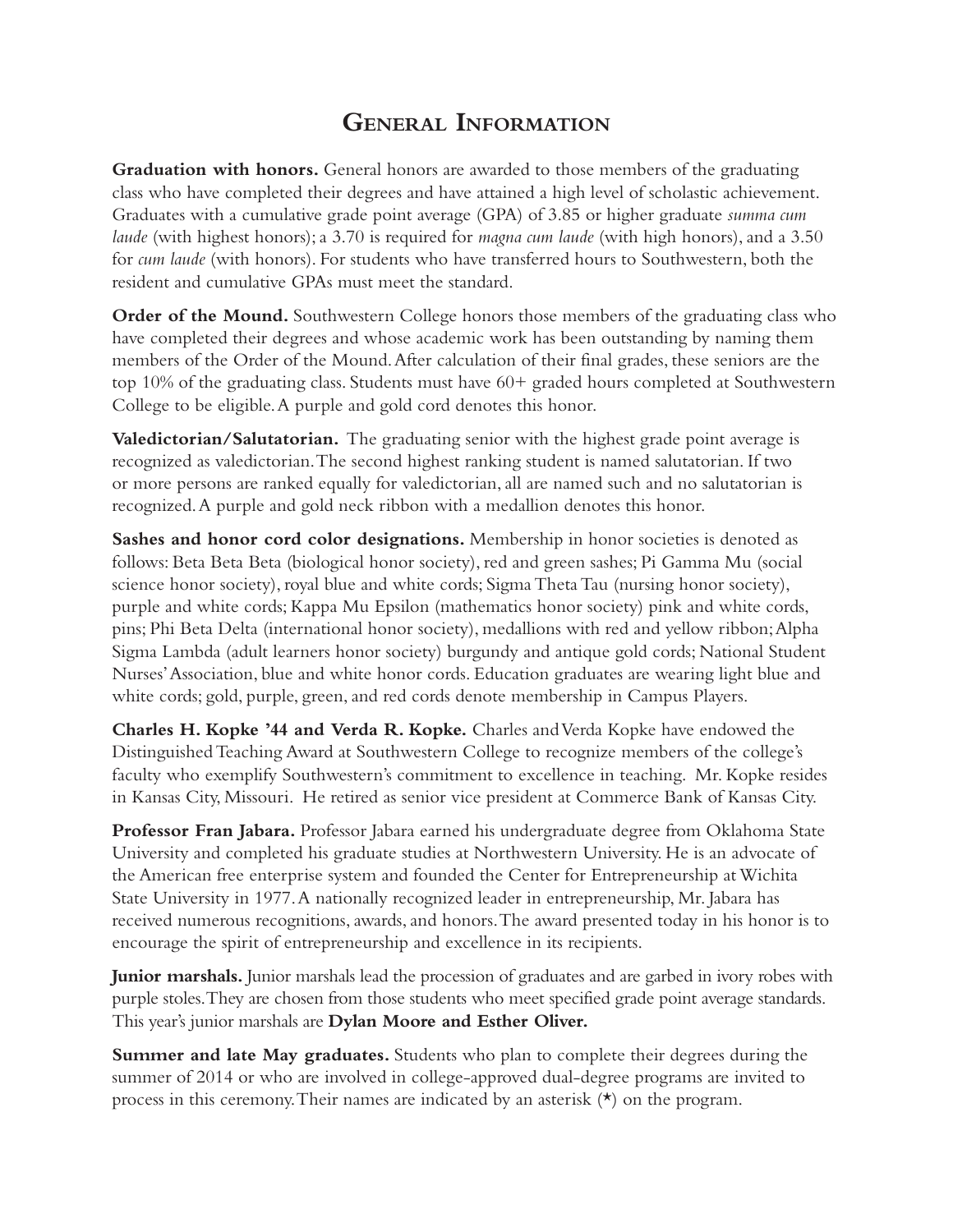**Academic Regalia.** On formal academic occasions the faculty appears in academic dress that originated in the Middle Ages. This dress includes the gown, the hood, and the mortarboard (cap). The gown distinguishes holders of the three degrees –doctorate, master's, and bachelor's. The doctoral gown is faced with velvet and has bell-shaped sleeves, on each of which are three velvet chevrons. The master's gown has sleeves which reach nearly to the knees and are slit above the elbow. The bachelor's gown has pointed sleeves and lacks the velvet trimming of the doctoral gown.

The hood indicates by the color of its velvet edging the area of study in which the wearer's degree was taken, and its silk lining displays the color or colors of the institution that conferred the degree. (For instance, Southwestern College's colors are purple and white.) On most campuses the most common degrees are in arts, letters, or humanities (white); business administration or accounting (drab); economics (copper); education (light blue); fine arts (brown); journalism (crimson); library science (lemon); music (pink); nursing (apricot); philosophy (dark blue); physical education (sage green); science (golden yellow); social science (citron); speech (silver gray); and theology (scarlet).

The mortarboard tassel of the faculty holding bachelor's or master's degrees is usually black. Gold tassels are worn only by holders of doctoral degrees and by heads of institutions.

Academic dress that differs from this description usually indicates a degree from a university abroad or at home which does not follow the typical pattern.

### **Additional Information**

**Graduation regalia.** Graduates are wearing environmentally responsible gowns made

from an acetate fabric that is proven to completely decompose in soil within a year. The gowns also contain an Eco-Zip zipper that is made from 100% recycled PET. The college is a member of the Association for the Advancement of Sustainability in Higher Education (AASHE).



**Official photographs.** Commencement photographs are being taken by Grad Images. After graduation, order online at www.gradimages.com or call 800.261.2576.

*An area has been provided for family and friends to take individual pictures. Please observe the restriction of areas that should not be used.*

**Interpreter for the hearing impaired.** Provided by Sign Language Interpreting Service.

**Closed circuit viewing.** Closed circuit viewing of the Commencement convocation is available in Richardson Performing Arts Center in Christy Administration Building, in the Java Jinx in the upper level of the Roy L. Smith Student Center, and in the campus life office in the lower level of the student center. The ceremony may also be viewed on Winfield cable channel 20.

**Restrooms.** Restrooms are located in the main level of Stewart Field House, near the lobby and in the lower level of Stewart Field House, off Farney Family Plaza. Restrooms can also be found by the press box of Richard L. Jantz Stadium and on the main level of the Sutton Center.

**Assistance.** Should you require assistance during the Commencement activities, please contact one of our Commencement staff personnel.

**\*Please make sure all pagers and cell phones are off during the ceremony.**